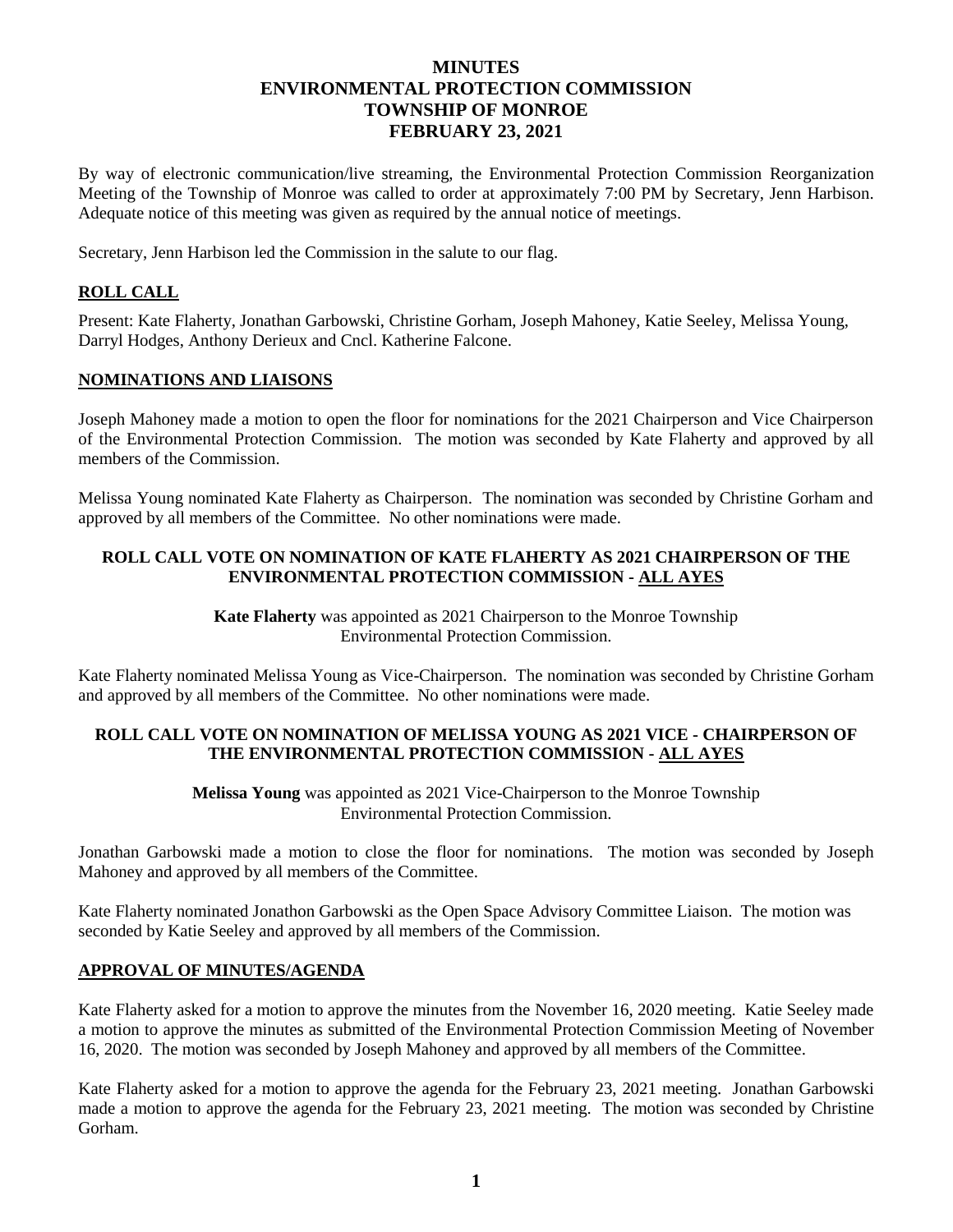#### **CORRESPONDENCE, REPORTS AND OTHER MATTERS**

#### • **Schedule of Meeting Dates for 2021**

Kaate Flaherty asked for a motion to approve the schedule of meeting dates for 2021. Christine Gorham made a motion to approve the schedule of meeting dates. The motion as seconded by Joseph Mahoney and approved by all members of the Commission.

## • **Email Correspondence**

Kate discussed the emails that the Commission has received since the last meeting, noting a few are Pinelands approvals for the solar projects and a few are Wetlands enforcement items, none of which are action items for the Commission.

#### **NEW BUSINESS**

## • **Brainstorming 2021 Goals**

Kate spoke regarding the goals of the Commission for 2021. She has distributed them via email to the members for review. She believes the list is both modest and achievable and asked for everyone's input. The goals are: the Native Plant Ordinance, the Basin Pamphlet and naturalizing or retrofitting a Basin within the Township. Melissa noted that she would like to add that the Commission will support the certification goals of Sustainable Monroe.

## • **Native Plant Ordinance**

Kate asked Cncl. Falcone what Council's feeling is toward the Environmental Protection Commission and sustainability in the township and what is their philosophy about it. Cncl. Falcone spoke regarding the Native Plant Ordinance, expressing her concerns with how it may make it difficult for potential commercial developers. She noted that she had a landscaper review the draft Ordinance and explained his thoughts and recommendations. Melissa asked Jenn to redistribute the draft Native Plant Ordinance to the members of the Committee for review. Kate would like to place the Ordinance on the next meeting Agenda for review. Cncl. Falcone noted, she will bring the Ordinance up under Matters for Discussion at the next Council meeting to receive Council's feedback. A discussion ensued regarding the Native Plant Ordinance. Cncl. Falcone spoke in reference to new businesses coming into the town and the process related to same. Melissa spoke regarding what she feels the roll and position of the Environmental Protection Commission should be within the town.

## • **Drainage Basin Project / Pamphlet**

Kate brought Cncl. Falcone up to speed on the drainage basin project and pamphlet. Kate shared her screen so that everyone could see the pamphlet, noting she will email it to everyone for further review. She explained, the Commission would like this pamphlet distributed to all of the residents to help educate them on basins and the benefits of a naturalized basin versus the way the basins are currently maintained. She noted that the Township would not necessarily have to retrofit a current basin but maybe start with a new basin located at a Township owned property, like the property designated for the Dog Park. This basin would be used as an example to the town and to help showcase sustainability and what can be done with basins. Melissa explained the importance of having naturalized basins. A discussion ensued regarding naturalizing the basins and the benefits. Cncl. Falcone believes, if the cost savings can be shown, that would be beneficial. Cncl. Falcone advised that there are 87 basins located in Monroe Township. She will gather the information on how long it takes to maintain the basins and the costs associated and report back to the Commission.

## • **Bike Path Property**

Melissa advised that the Open Space Advisory Committee has purchased a property to be used for the Bike Path and that the Environmental Protection Commission along with Sustainable Monroe would like to be involved with any structures and development at the property.